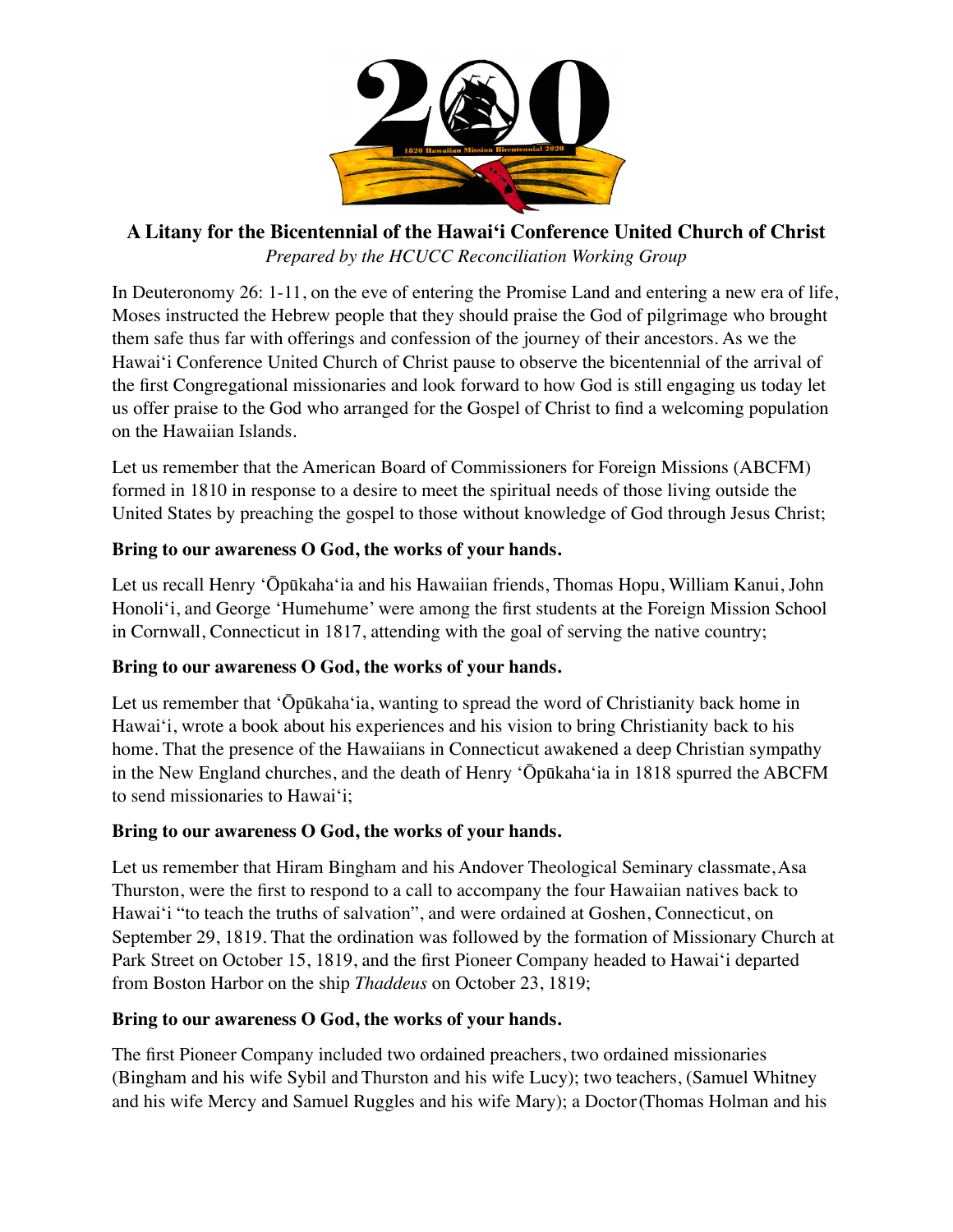wife Lucia); a Printer (Elisha Loomis and his wife Maria); a Farmer (Daniel Chamberlain, his wife and five children) and also included among the passengers the four Hawaiian natives: Thomas Hopu, William Kanui, John Honoliʻi, and George Prince 'Humehume'(son of Kaua'i's King Kaumuali'i);

### **We thank you, O God, for those who responded to your call.**

After an arduous and perilous journey of more than five months, the *Thaddeus* arrived at Kawaihae Harbor onApril 1, 1820, and received permission to land at Kailua-Kona on April 4, 1820. Having already decided to adopt Christianity as the new faith expression of the Hawaiian people, King Liholiho gave permission on April 11, 1820 for the missionaries to stay and set up their first mission station, Mokuaikaua Church, on the island of Hawai'i and afterwards the *Thaddeus* sailed for Honolulu on April 12, 1820, and the missionaries set up the Honolulu mission station onApril 19, 1820, establishing Kawaiahaʻo Church onApril 20, 1820;

## **We thank you, O God, for those who responded to your call.**

Let us remember that the Hawaiian *ali'i* and missionaries worked together with true virtue, mutual respect, and with *kokua aku, kokua mai* ("to help one another, to cooperate"). That the missionaries established the first high school, Lahainaluna, in 1831 in Lahaina, Maui, to train young men in order that they might become assistant teachers of religion to their own people, to disseminate sound knowledge, and "to qualify native school teachers for their respective duties; to teach them, theoretically and practically, the best methods of communicating instruction to others";

#### **We thank you, O God, for those who responded to your call.**

Let us recall the collaboration between the missionaries Bingham, Thurston, Richards, and Bishop and the Hawaiian scholars, poets, and orators including Governor Hoapili of Maui, Governor Kuakini of Hawai'i, Kelou Kamakeu, Ioane Papa I'i, and David Malo allowed for the entire Bible to be translated from the original languages and printed in the Hawaiian language in 1839 and called the *Baibala Hemolele;*

#### **We thank you, O God, for those who responded to your call.**

Let us remember that Hawai'i was officially a Christian nation by 1840, its then constitution stating, "That no law shall be enacted which is at variance with the word of the Lord Jehovah, or at variance with the general spirit of His word." And that in 1863 the ABCFM ended its support to the missionaries in Hawai'i, believing it had completed the mission to bring the gospel to the Hawaiian people; its missionaries were to turn the ministry over to the local pastors and not stand in their way;

#### **May we continue to respond to the still speaking God.**

Let us recall that the Hawaiian Association of Ministers and Churches formed in 1823, changed its name to the Hawaiian Evangelical Association (HEA) in 1853 and, in 1959 when Hawai'i became a state, the HEAvoted to join the United Church of Christ and is now known as the Hawai'i Conference United Church of Christ (HCUCC) with 14,591 members in 116 churches;